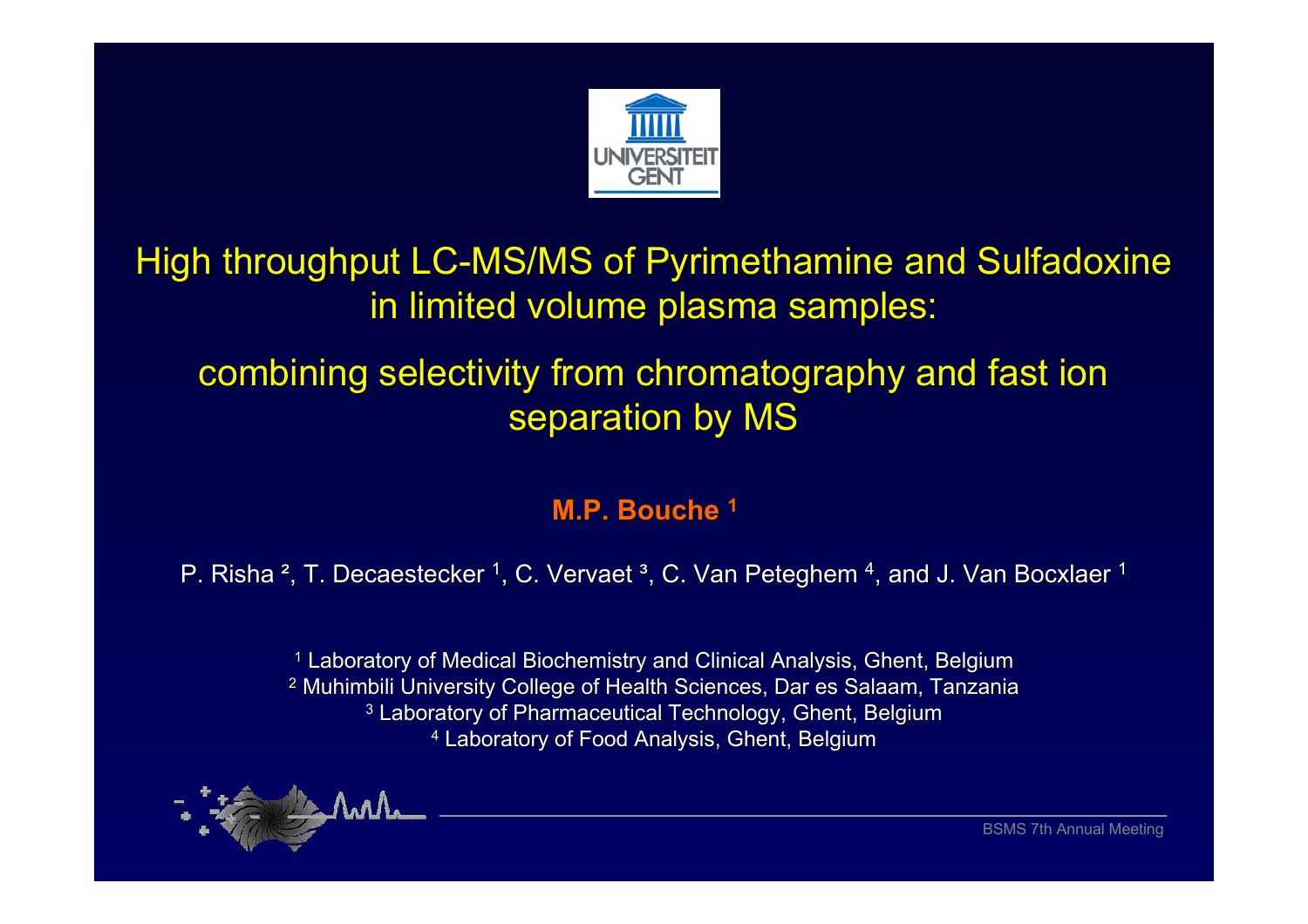# *Introduction Introduction*

#### $\Box$ Pyrimethamine + Sulfadoxine:



- $\checkmark$ Prevention and treatment of *Malaria P. falciparum Malaria P. falciparum*
- $\checkmark$ Cloroguine in Eastern Africa
- $\checkmark$ Antifolate-sulfonamide combination: new first-line drug

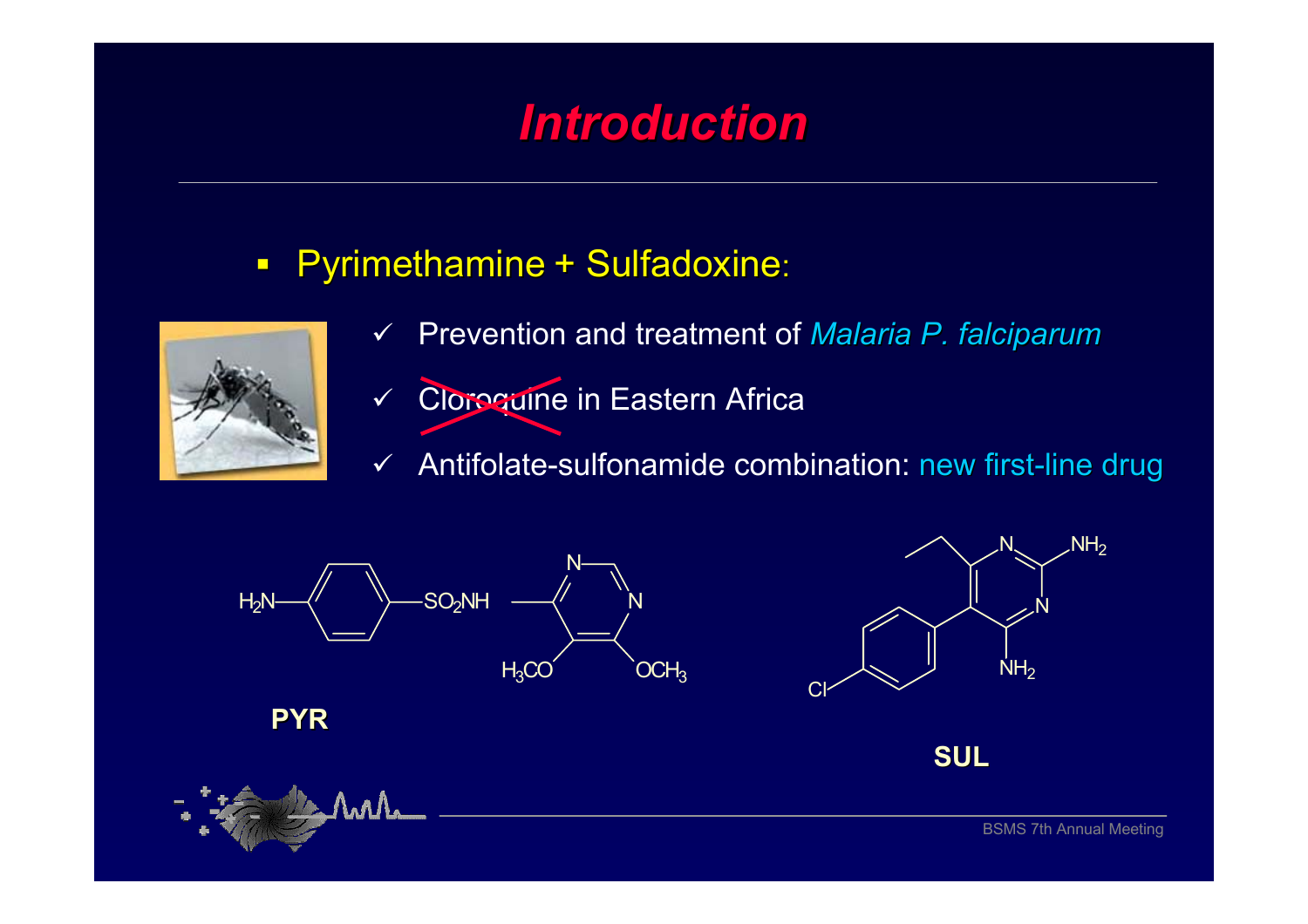- $\blacksquare$ Drug resistance:
	- $\checkmark$ Due to exposure to sublethal concentrations
		- $\blacksquare$ Suboptimal dosage
		- × Use of substandard drug formulations



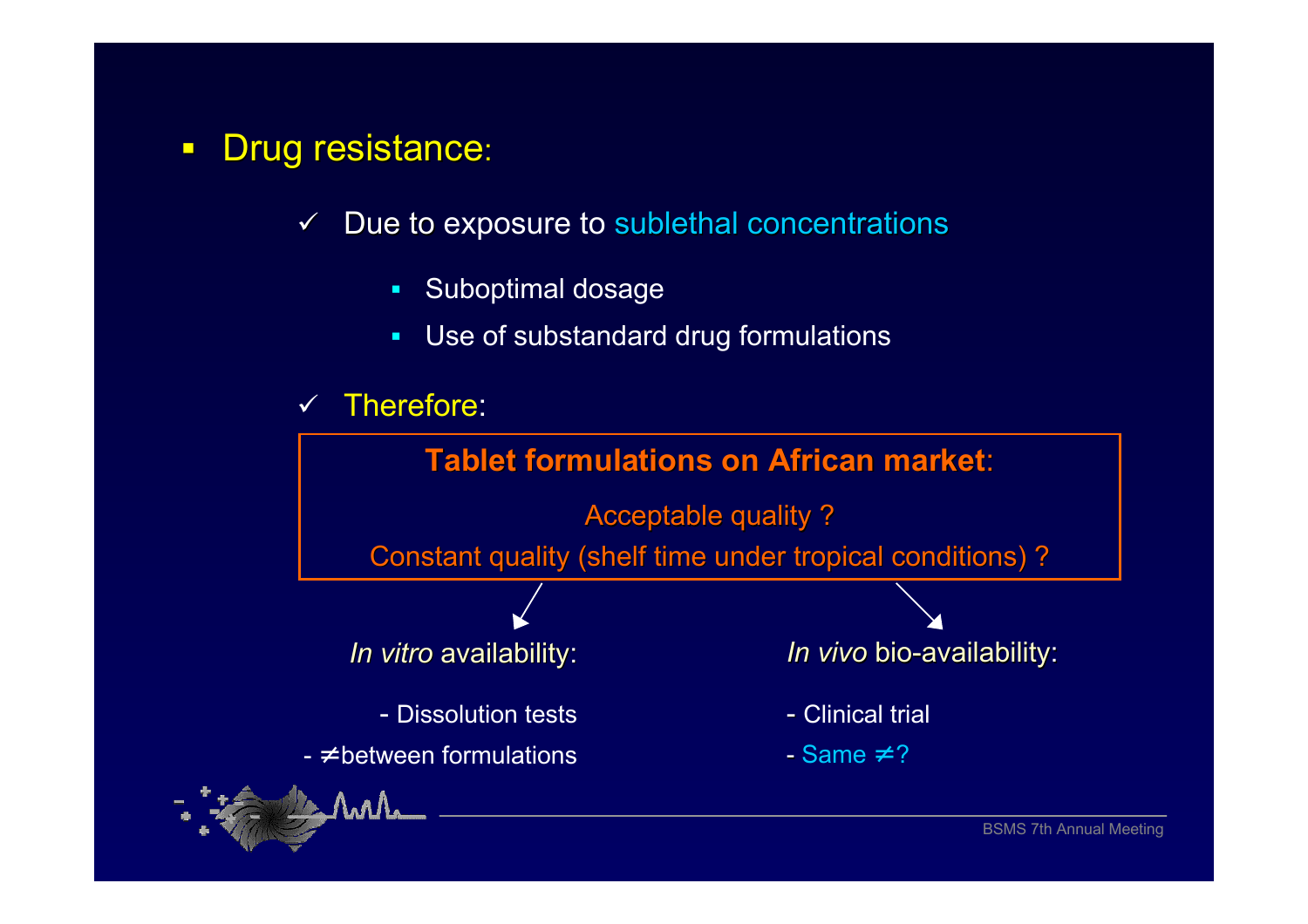

### From an analytical viewpoint:

Sound simultaneous quantitation of both drugs in human plasma samples



### Fansidar®

Tablet: 25 mg PYR + 500 mg SUL



# **Challenge:**

- $\checkmark$ Huge sample load
- $\checkmark$ Repetitive samples / volunteer
- $\blacktriangledown$ Largely different concentrations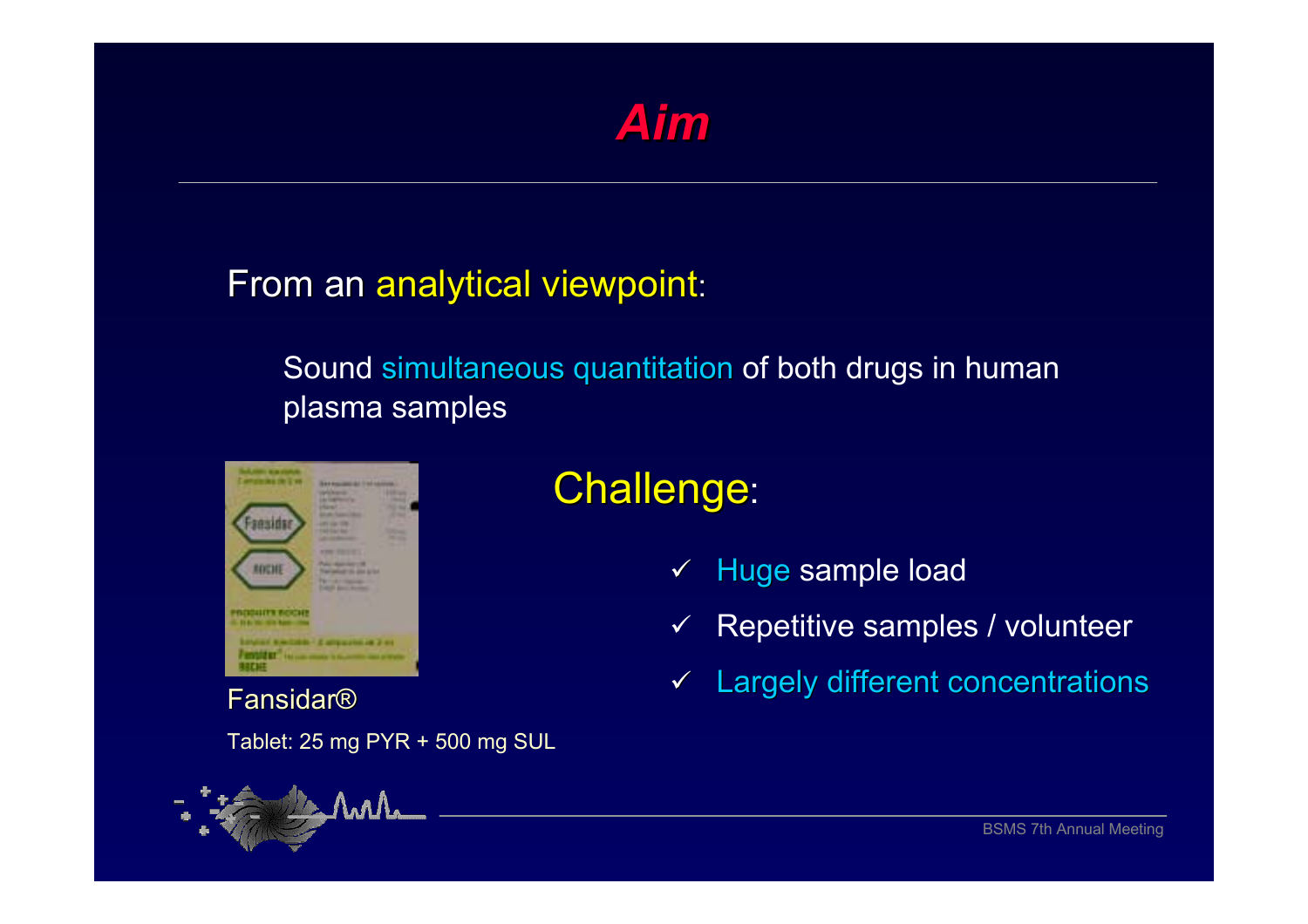# *LC-MS/MS method: development MS/MS method: development*

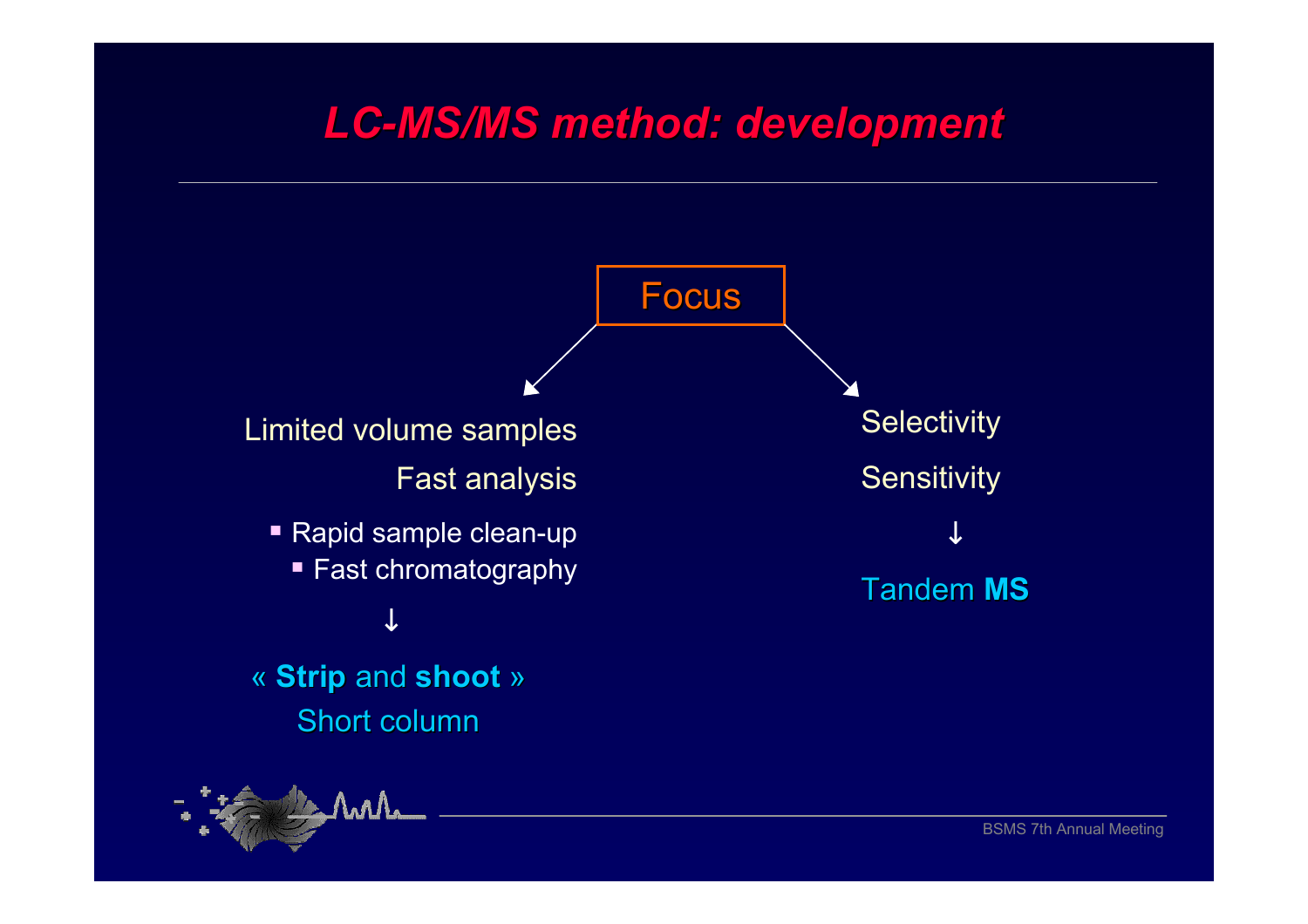$\Box$ Sample pretreatment:



- $\overline{\phantom{a}}$ Chromatography:
	- $\checkmark$ 10 µL supernatant injected
	- $\checkmark$  $\checkmark$  XTerra MS C<sub>18</sub> column (3.5 µm p. s., 50\*1 mm)
	- $\checkmark$  Elution gradient: H2O/ AcCN **<sup>+</sup>** 0.5% formic acid
		- ammoniumformate (20 mM)

 $\checkmark$ IS: Sulfamerazine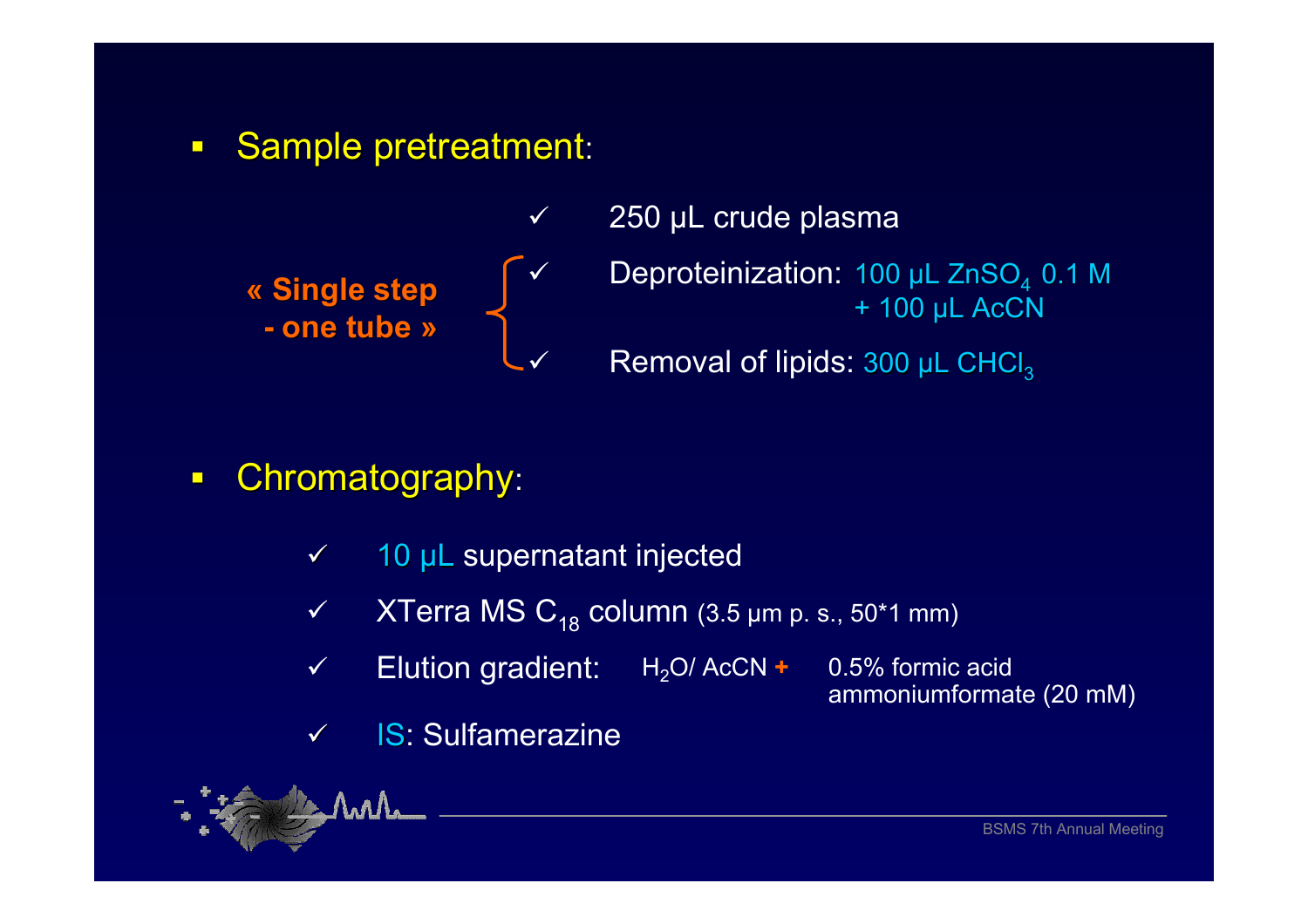- $\Box$ **MS/MS conditions:** 
	- $\checkmark$ Triple quadrupole (Q. Ultima, Micromass)
	- $\checkmark$ ESI +

#### $\checkmark$  $\checkmark$  MRM

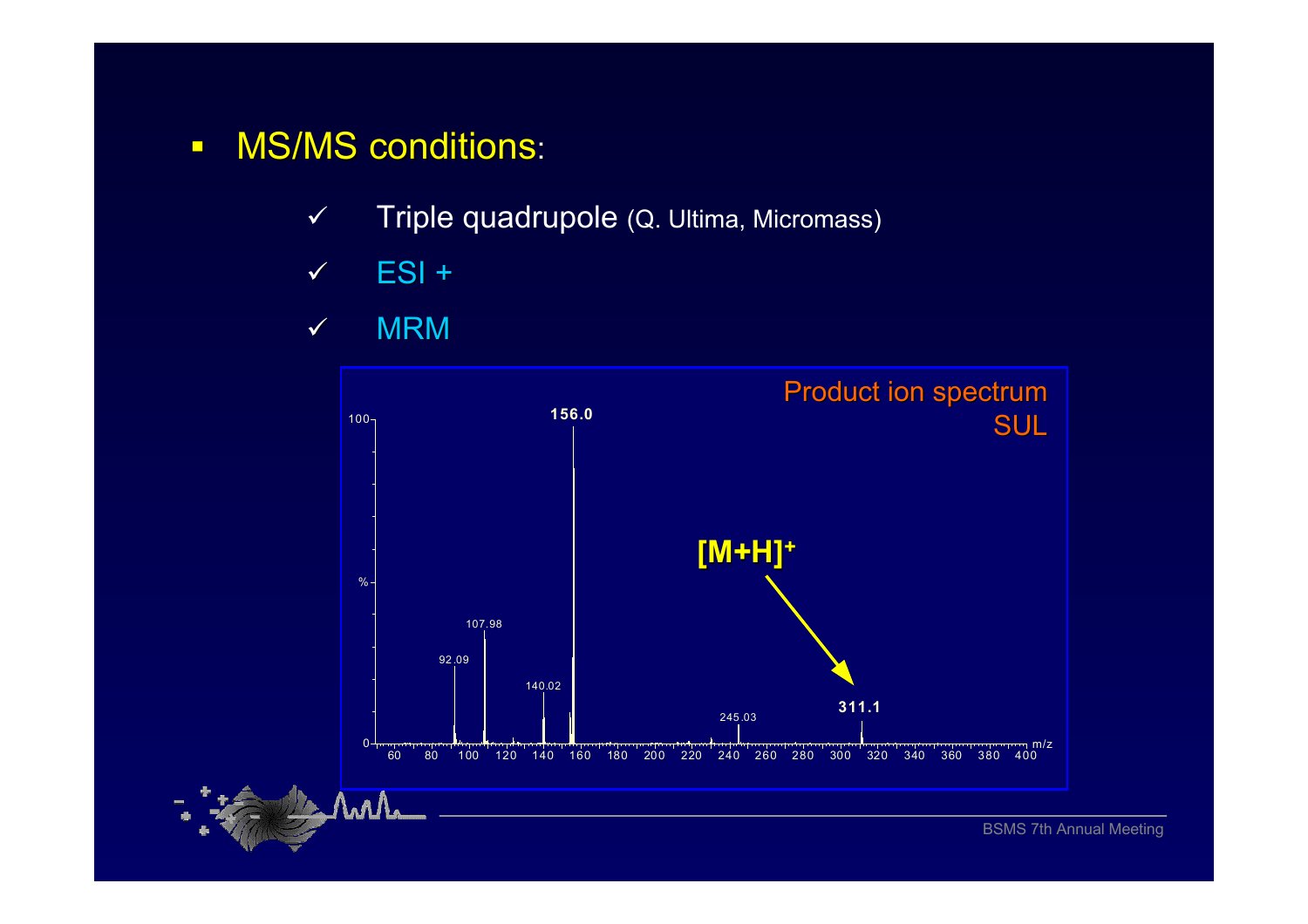#### $\Box$ **MS/MS conditions:**

| Compound   | Precursor ion        |       | Product ion                            | Cone voltage<br>(V) | Collision<br>energy $(eV)$ |  |
|------------|----------------------|-------|----------------------------------------|---------------------|----------------------------|--|
|            | Ion                  | m/z   | m/z                                    |                     |                            |  |
| <b>PYR</b> | $[M+H]$ <sup>+</sup> | 249.1 | 233.1                                  | 30                  | 30                         |  |
| <b>SUL</b> | $[M+H]$ <sup>+</sup> | 311.1 | 156.0                                  | $70*$               | 15                         |  |
| IS         | $[M+H]$ <sup>+</sup> | 265.2 | 110.0                                  | 35                  | 14                         |  |
|            |                      |       |                                        |                     |                            |  |
|            |                      |       | Detuned to extend linear dynamic range |                     |                            |  |

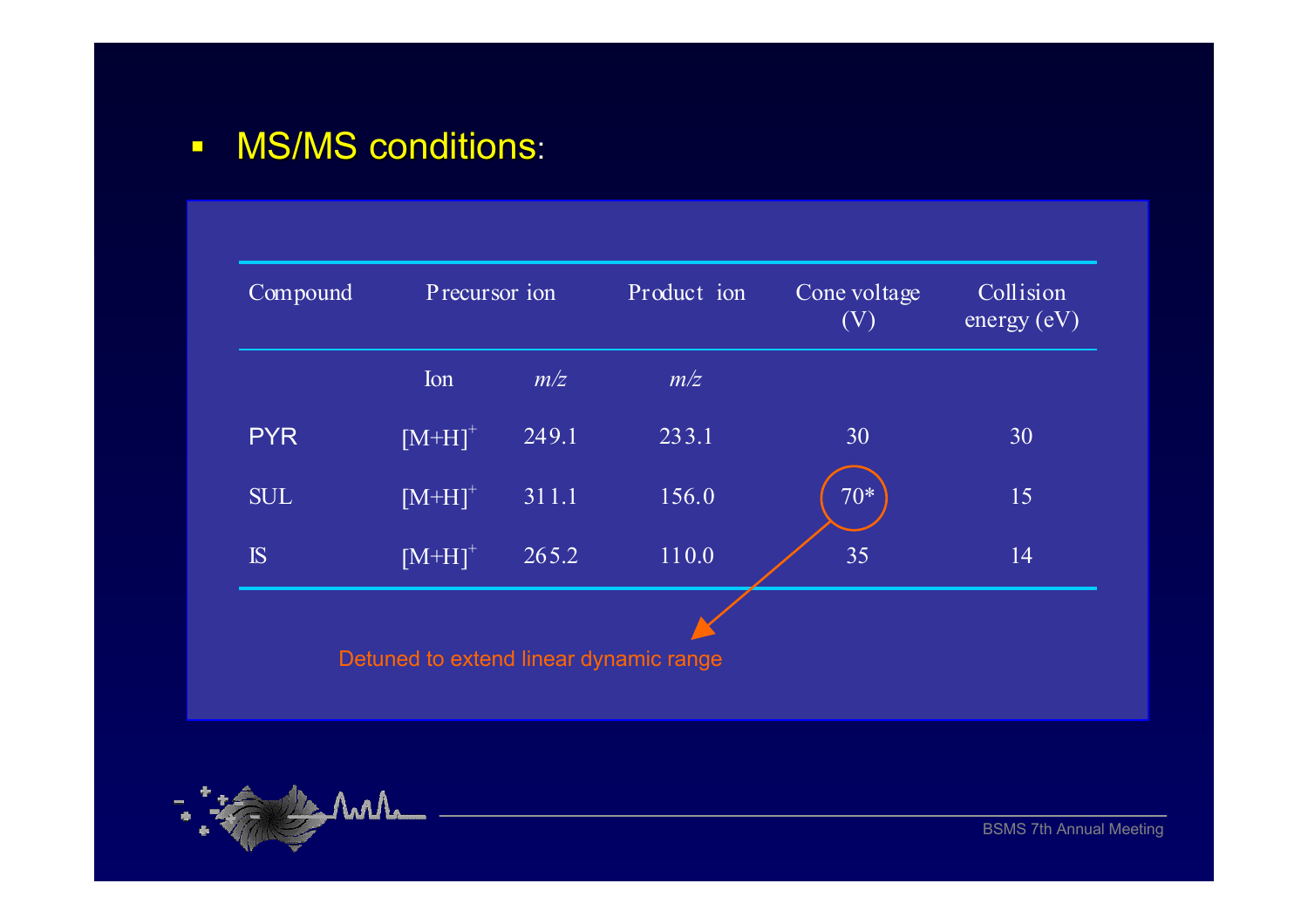# *LC-MS/MS method: results & discussion MS/MS method: results & discussion*

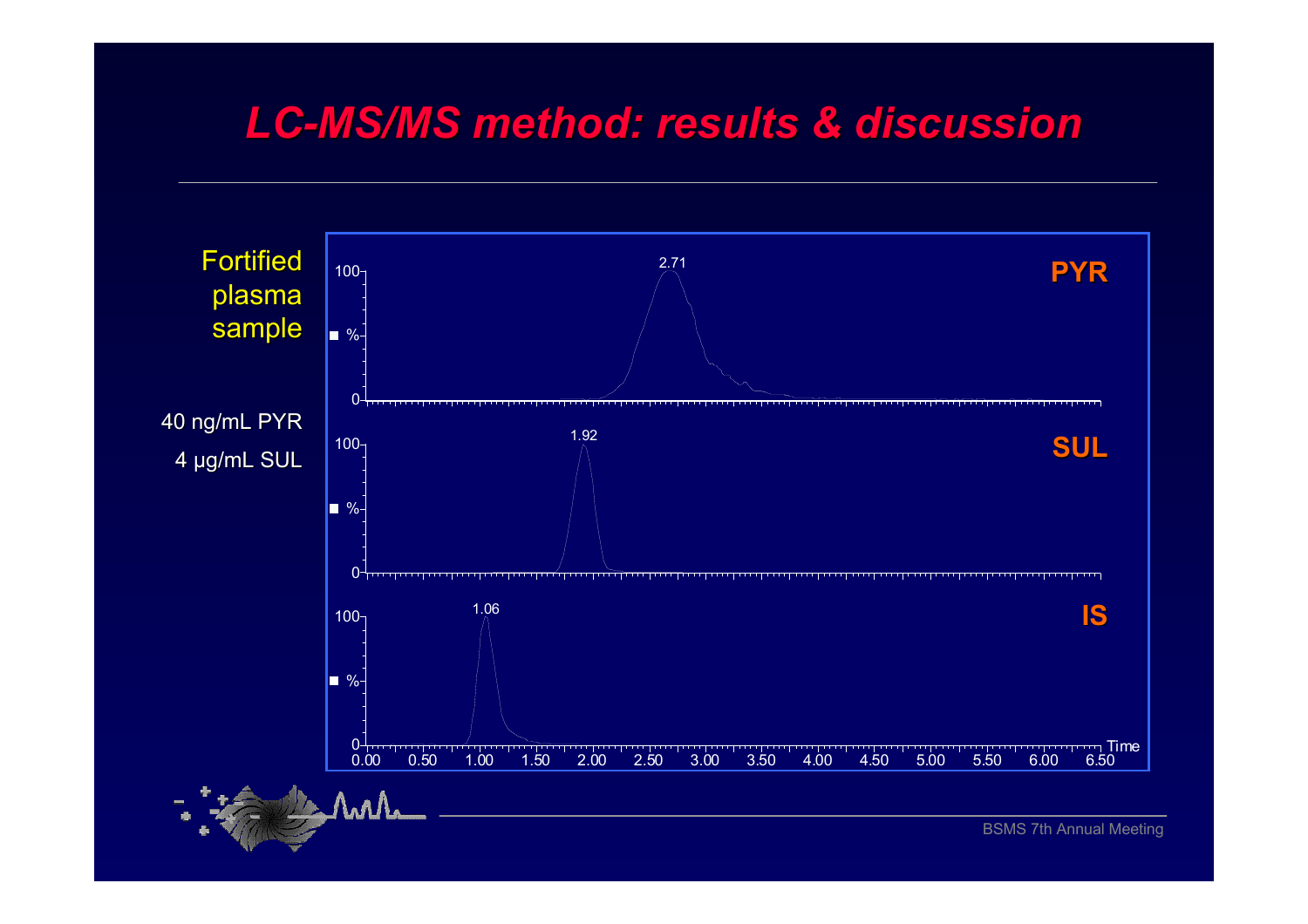### Sample clean-up

**« Single step Single step - one tube one tube »**

 $\checkmark$  Fast, efficient, simple  $\checkmark$  No unduly dilution **Clear supernatant** 

**Sensitivity** in bio-analysis ?

## **Chromatography**

- $\checkmark$ Fast
- $\checkmark$  Partial separation
- $\checkmark$  1 mm-column  $\to$  sensitivity  $\hat{\uparrow}$

## MS/MS

- $\checkmark$  Selectivity  $\to$  MRM
- $\checkmark$  Sensitivity

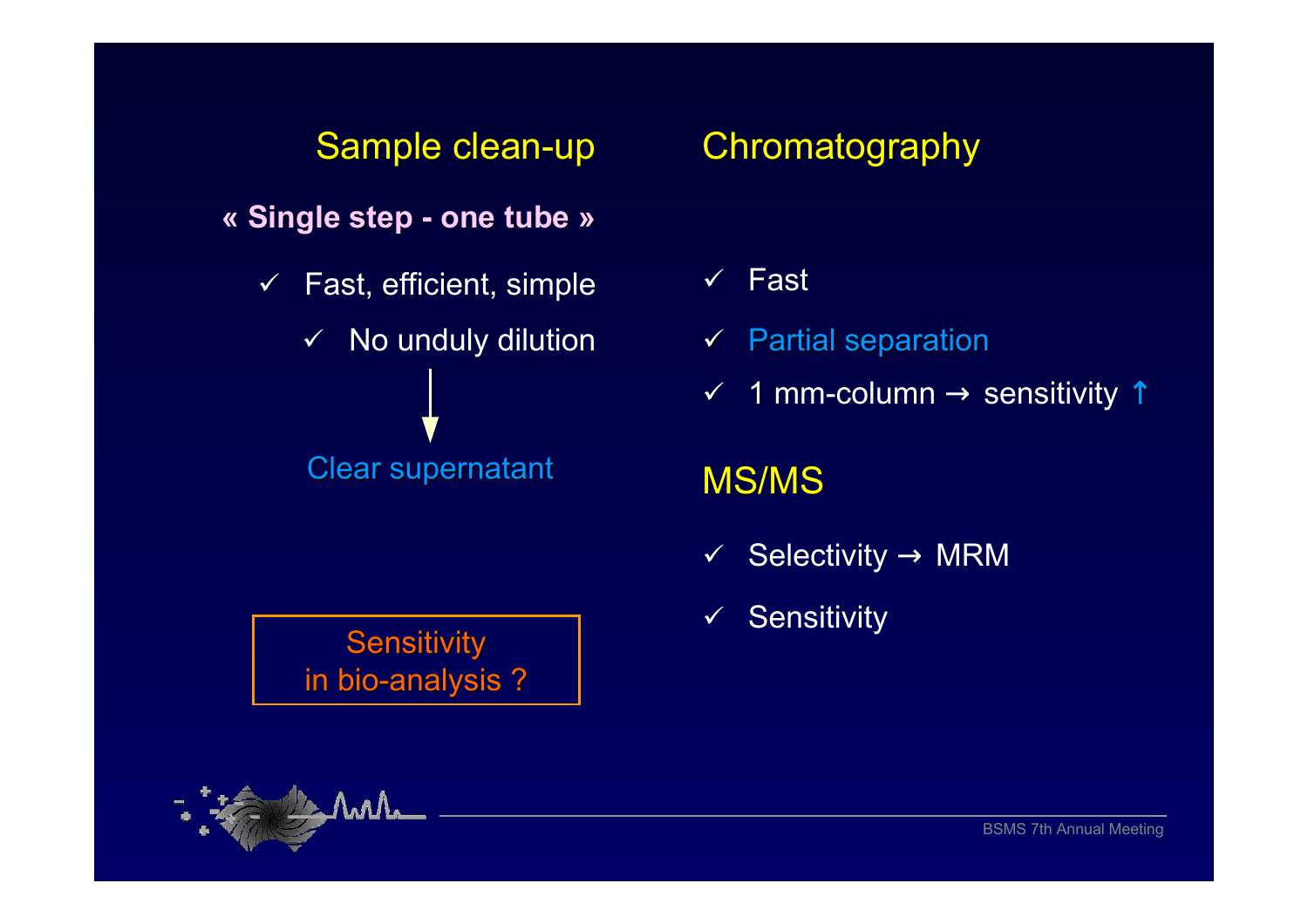$\Box$ **Low** [PYR] <sup>↔</sup> **High** [ SUL]



*Problems*carry-over saturation (ionisation and detector level)

 $\Rightarrow$  Reconciliation in one-Reconciliation in one-<br>
acquisition method ? <br>
2. Detuning for SUL: cone voltage

- 
- 

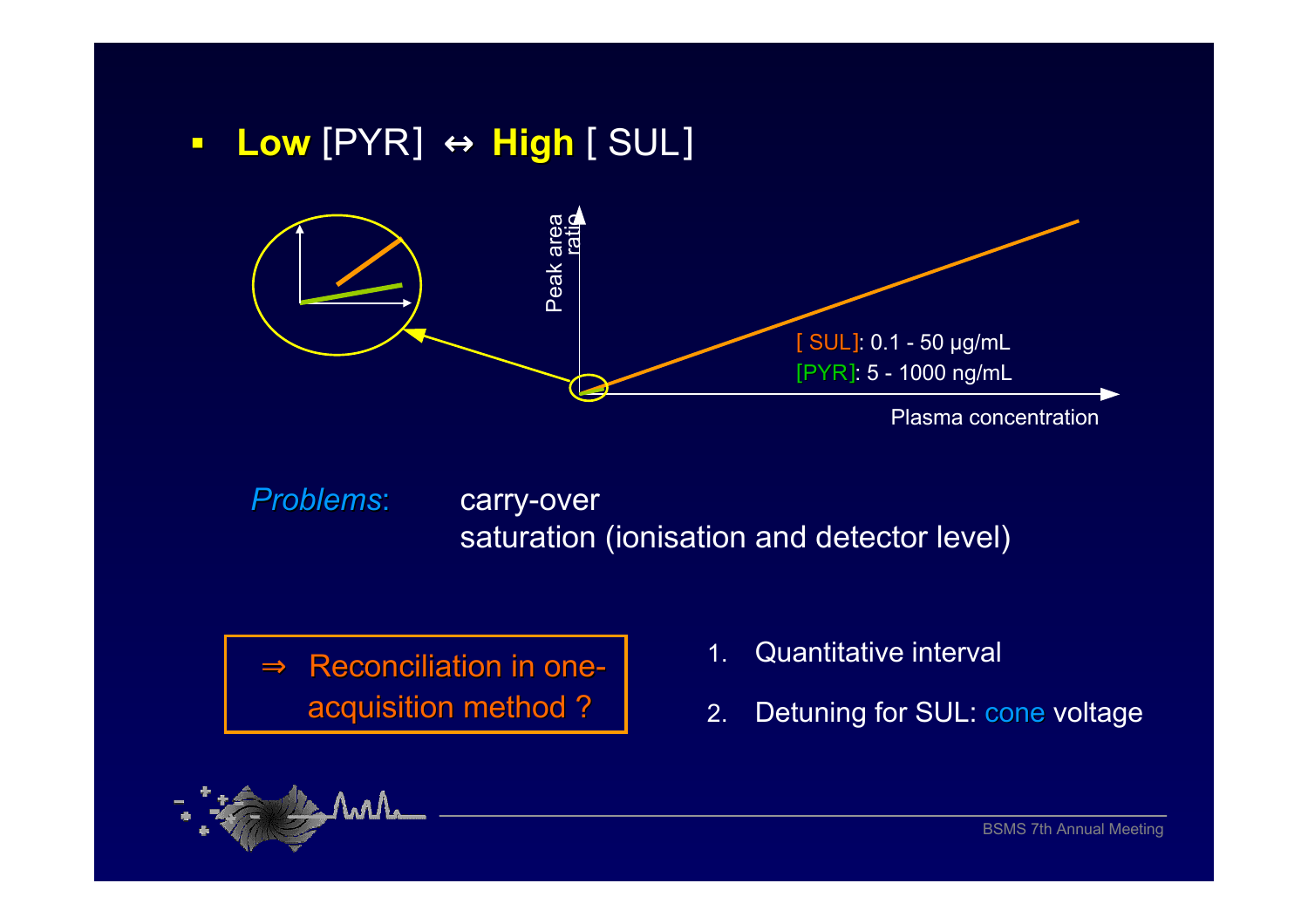# *LC-MS/MS method: validation MS/MS method: validation*

#### $\Box$ Linearity:

- $\checkmark$  Range:[SUL] 0.1 - 50 µg/mL [PYR] 5 - 1000 ng/mL
- $\checkmark$ Weighed linear regression: 1/x
- $\checkmark$  $SUL$  R= 0.9978 PYR R= 0.9984
- $\blacksquare$ LOD: SUL 0.01 µg/mL PYR 1 ng/mL  $\blacksquare$   $\blacksquare$   $\blacksquare$   $\blacksquare$   $\blacksquare$   $\blacksquare$   $\blacksquare$   $\blacksquare$   $\blacksquare$   $\blacksquare$   $\blacksquare$   $\blacksquare$   $\blacksquare$   $\blacksquare$   $\blacksquare$   $\blacksquare$   $\blacksquare$   $\blacksquare$   $\blacksquare$   $\blacksquare$   $\blacksquare$   $\blacksquare$   $\blacksquare$   $\blacksquare$   $\blacksquare$   $\blacksquare$   $\blacksquare$   $\blacksquare$   $\blacksquare$   $\blacksquare$   $\blacksquare$   $\blacks$ point
- $\Box$ Selectivity: common antimalarial drugs + sulfonamides MRM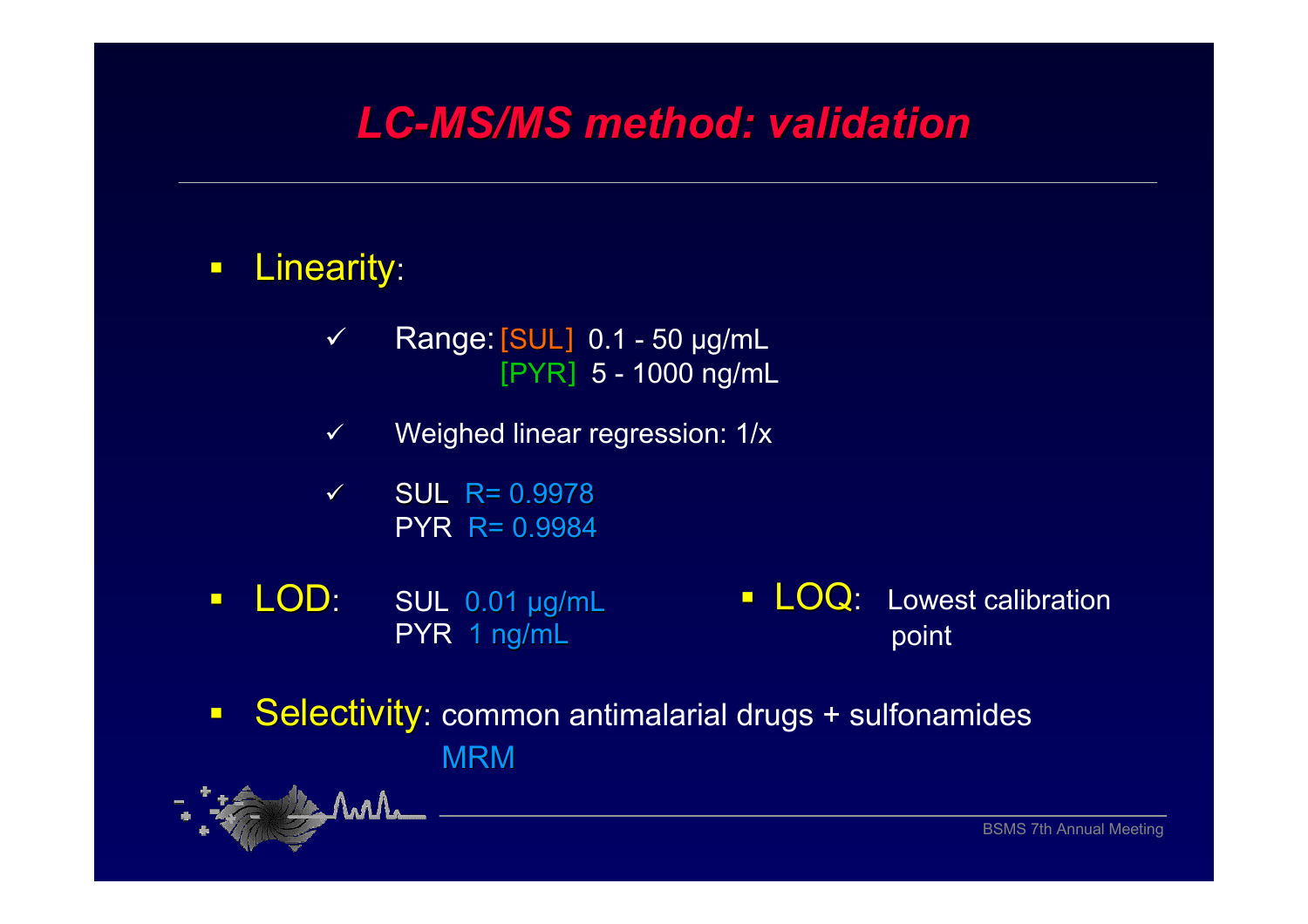$\blacksquare$ Other parameters:

| <b>Compound</b>                                         | <b>SUL</b><br>µg/mL |                |                | <b>PYR</b><br>ng/mL |                |                |
|---------------------------------------------------------|---------------------|----------------|----------------|---------------------|----------------|----------------|
| <b>Conc. level</b>                                      |                     |                |                |                     |                |                |
|                                                         | $\overline{1}$      | 10             | 50             | 10                  | 100            | 1000           |
| <b>Total reproducibility</b><br>$(CV, %)$ (n=5)         | 9.8                 | 9.7            | 6.5            | 14.9                | 8.5            | 8.2            |
| <b>Within-day</b><br>reproducibility<br>$(CV, %)$ (n=7) | 7.0                 | 3.8            | 3.6            | 9.9                 | 5.1            | 4.8            |
| <b>Accuracy</b><br>(Recovery $\pm$ SD, %)<br>$(n=5)$    | 103.7<br>± 8.7      | 103.9<br>± 6.9 | 100.2<br>± 4.4 | 100.9<br>± 6.2      | 100.7<br>± 9.7 | 101.8<br>± 4.7 |